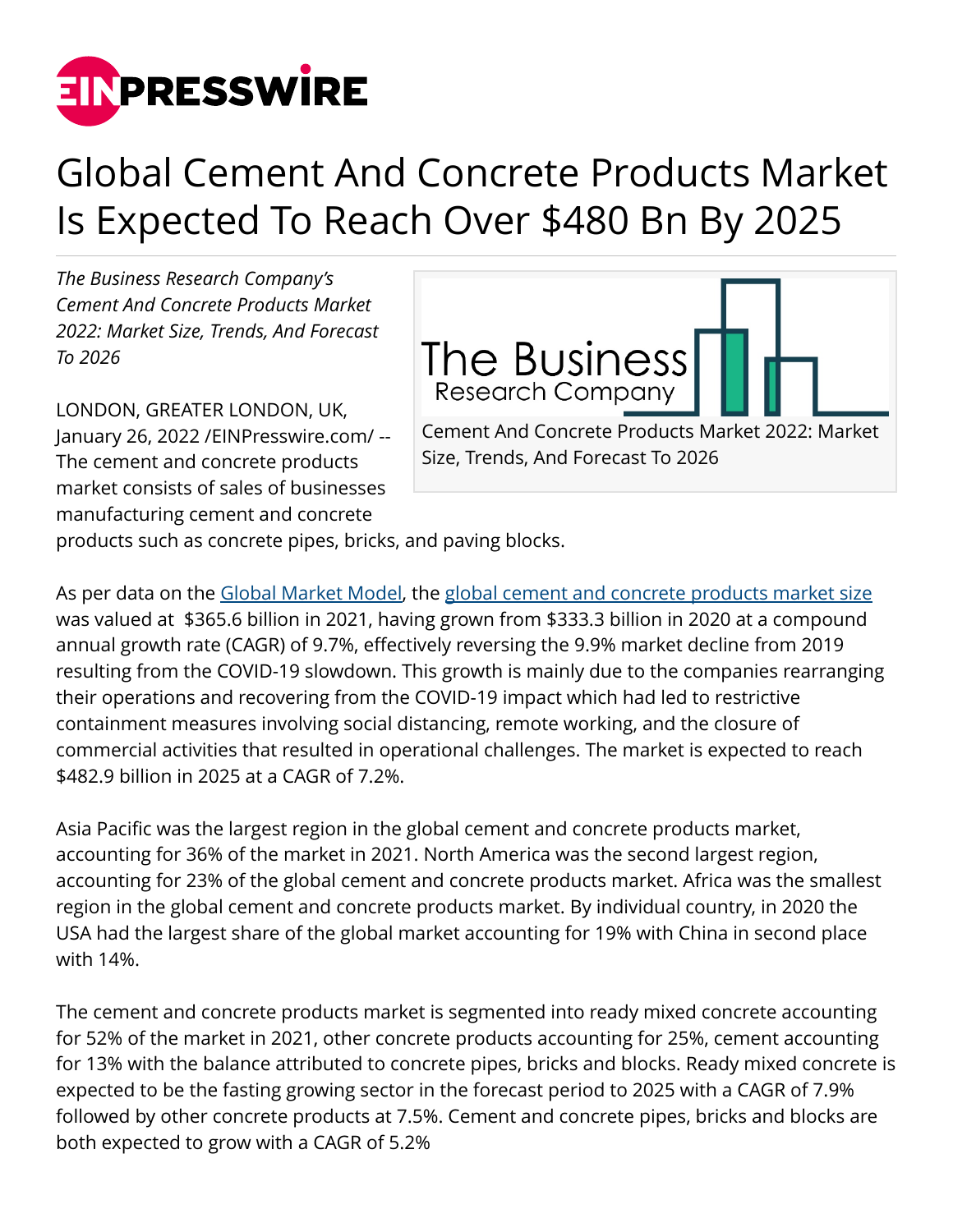Major trends in cement and concrete products market include:

IoT in Cement Manufacturing: Cement manufacturing plants are increasingly using digital technologies such as the internet of things (IoT) to improve plant efficiencies. The IoT helps in remote monitoring and predictive maintenance of a cement plant. Remote monitoring is used to oversee operations of big vehicles in the quarries and to report on key metrics such as fuel consumption per tonne and operating hours. IoT can also be used to predict potential malfunctions and maintenance needs.

Innovations in Cement Production: The increased use of alternative raw materials in cement production is delivering improved quality of products and reducing the environmental impact. The main raw material used in cement production has traditionally been limestone. About 60% of the industry's CO2 emissions are caused by decarbonation of limestone during the production process. The innovations and R&D projects in the industry have already replaced some of the natural raw materials with waste and by-products from other industrial processes.

Cement And Concrete Products Market 2021 - By Type, By Application, And By Region, Opportunities And Strategies – Global Forecast To 2030 is one of a series of new reports from The Business Research Company that provides cement and concrete products market overviews, analyzes and forecasts cement and concrete products market size, share, cement and concrete products market players, cement and concrete products market segments and geographies, the market's leading competitors' revenues, profiles and market shares.

Here are some related reports:

Construction Global Market Report 2022 - By Type, By End User - Market Size, Trends, And Global Forecast 2022 - 2026

<https://www.thebusinessresearchcompany.com/report/construction-global-market-report>

Construction Machinery Global Market Report 2021 - By Product, By Application, By End User, COVID-19 Impact And Recovery

[https://www.thebusinessresearchcompany.com/report/construction-machinery-global-market](https://www.thebusinessresearchcompany.com/report/construction-machinery-global-market-report)[report](https://www.thebusinessresearchcompany.com/report/construction-machinery-global-market-report)

About The Global Market Model

The Global Market Model is the world's most comprehensive database of integrated market information available. The ten-year forecasts in the Global Market Model are updated in real time to reflect the latest market realities, which is a huge advantage over static, report-based platforms.

Interested In Knowing More About [The Business Research Company?](https://www.thebusinessresearchcompany.com/)

The Business Research Company is a market intelligence firm that excels in company, market, and consumer research. Located globally it has specialist consultants in a wide range of industries including manufacturing, healthcare, financial services, chemicals, and technology.